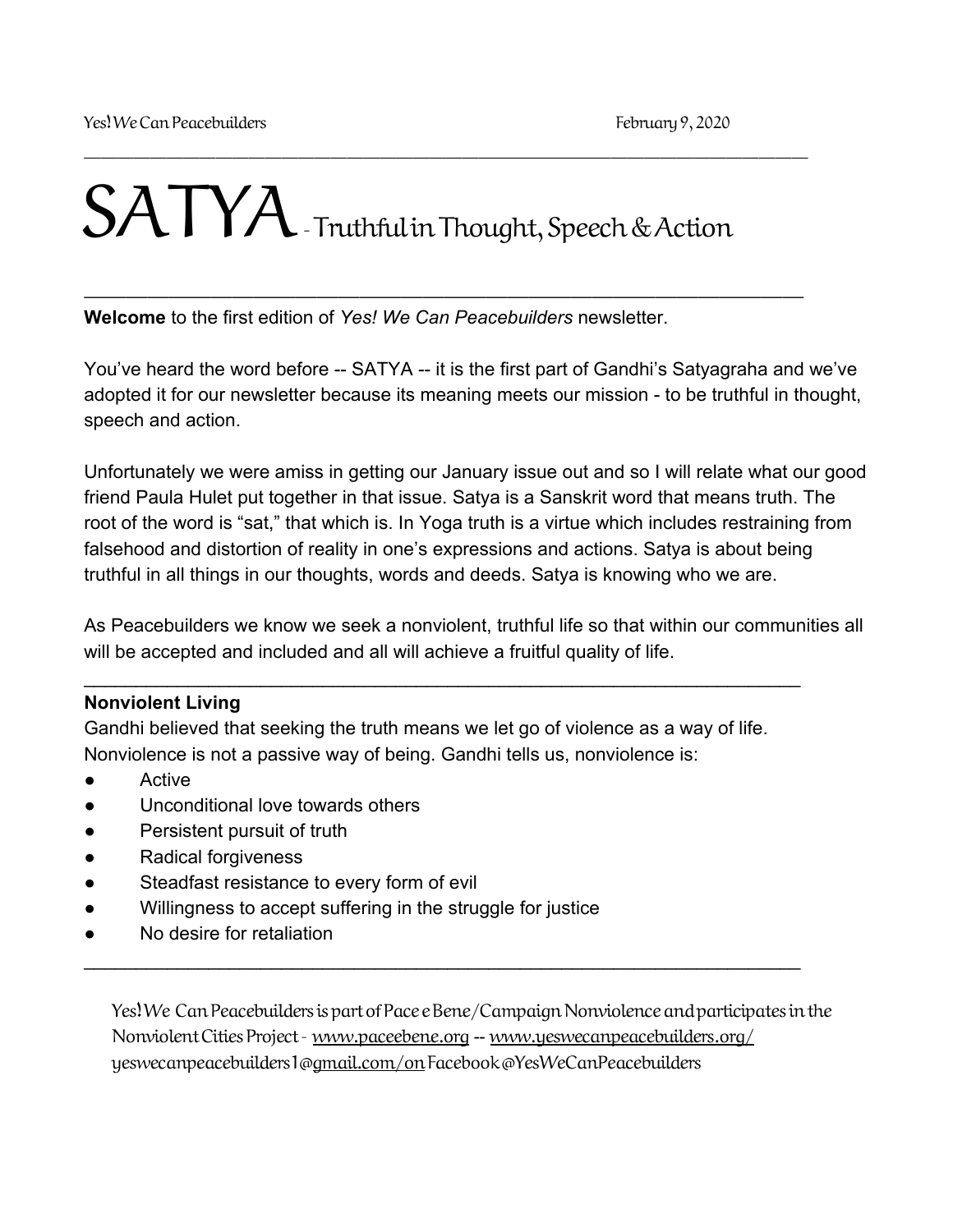# **The Truth of Nonviolence**

# **By Ruth Ann Angus**

In a recent article on the Waging Nonviolence website author Kazu Haga wrote about why we must move closer to King's understanding of nonviolence. It's called Kingian Nonviolence but is no different than the nonviolence practiced by Mohandas Gandhi and Jesus of Nazareth. In an excerpt of Haga's new book *Healing Resistance: A Radically Different Response to Harm* published by Parallax Press, she writes of the philosophy and teachings of Martin Luther King, Jr.

The most relevant point made in the article is the best description of nonviolence that I have ever come across. In offering workshops and discussion groups, those of us at Yes We Can Peacebuilders have wrestled with participant's misunderstanding of what it means to be nonviolent. Haga, according to King, explains it excellently. Here it is:

"There is a distinction made between nonviolence spelled *with* a hyphen and nonviolence spelled *without* a hyphen. Non-violence is essentially two words: "without" "violence." When spelled this way, it only describes the absence of violence. As long as I am "NOT" being violent, I am practicing non-violence. And that is the biggest misunderstanding that exists."

Most people tell us,as we offer nonviolence instructions, that they are not violent and therefore they already are practicing nonviolence. If we think that nonviolence is simply about the absence of violence on our parts and we define nonviolence as "not violent," "then we can hide behind the veil of nonviolence while still condoning violence."

Haga goes on to say, "It's easy to be a bystander. We see rising homelessness, and we turn the other way. We see unarmed black folks being killed by police, and we blame the victim. We hear about the high rate of suicide rates among LGBTQ youth, and we do little about it. We read reports on the climate crisis but leave it to the next generation to deal with. We watch our communities and the earth being assaulted every day, and we just gather around and watch. Nonviolence is not about what *not* to do. It is about what you *are going to do* about the violence and injustice we see in our own hearts, our homes, our neighborhoods and society at large. It is about taking a proactive stand against violence and injustice. Nonviolence is about *ACTION,* not *inaction.*"